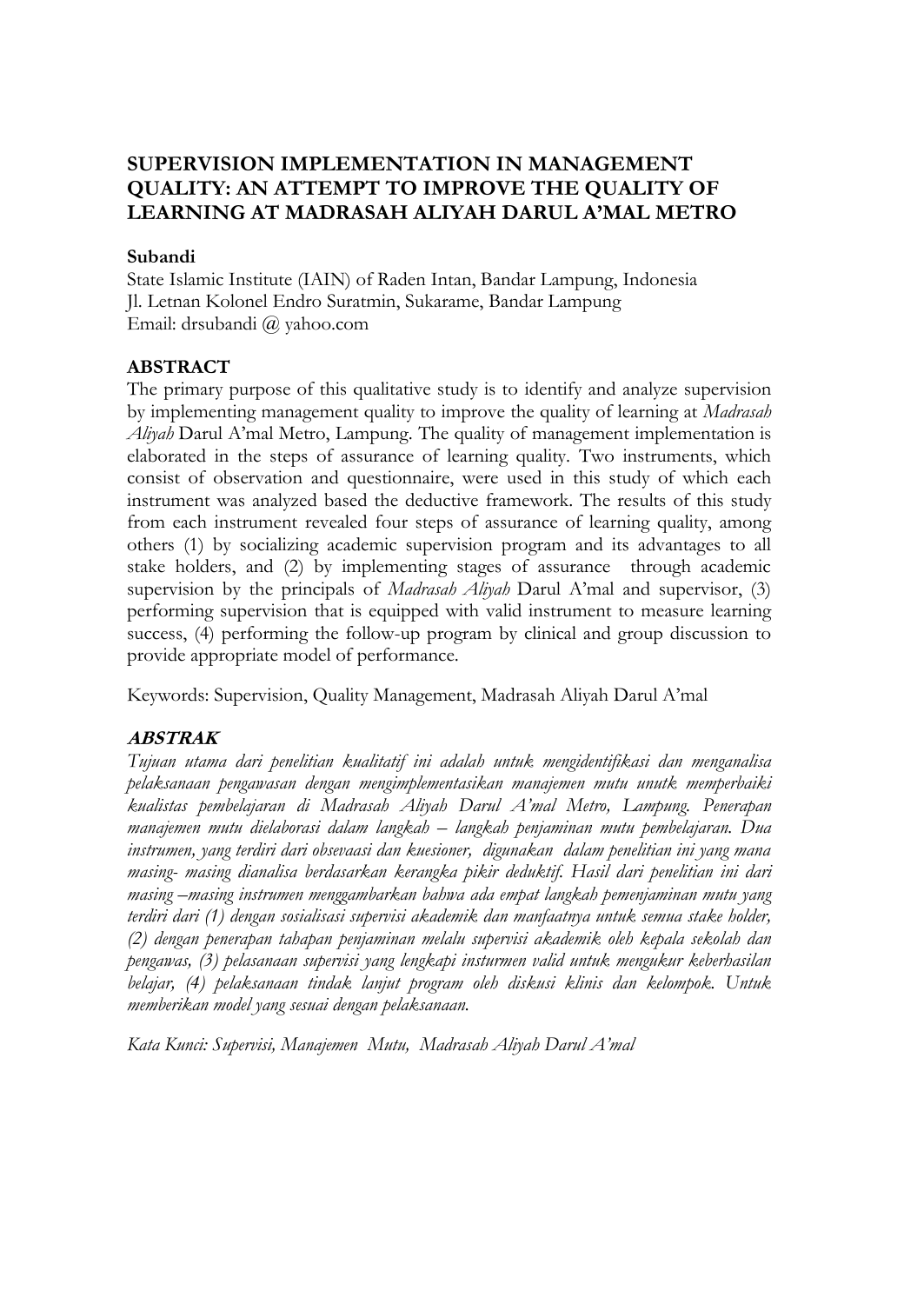# **INTRODUCTION**

Toughly educational global competition in the third millennium in Indonesia causes private school organizers such as private *Madrasah Aliyah*, encounter difficulties in pursuing educational development. Two factors that cause the private school organizers' difficulties encompass inappropriate quality and instruments of education to educational goals. Therefore, most of private schools collapse in as much as they are unable to compete with state *Madrasah Aliyah*.

This phenomenon will emerge the image of the quality gap between state *Madrasah Aliyah* and private *Madrasah Aliyah* claiming that the state *Madrasah Aliyah* has better quality than the private *Madrasah Aliyah*. This condition triggers Indonesian society to trust state *Madrasah Aliyah* more than that of private *Madrasah Aliyah* by sending their children to state *Madrasah Aliyah*. In line with the district autonomy, this gap would be a hard challenge faced by private *Madrasah Aliyah* since educational policy is decided by private *Madrasah Aliya*h under the Act of the republic of Indonesia no. 32 year 2004 concerning regional political area. This governmental policy enables the state *Madrasah Aliyah* to manage their educational institutions including to recruit teaching employer, to admit students, and to run financial management. Thus, between state *Madrasah Aliah* and private *Madrasah Aliyah* would be tough competitive to appeal society to send their children to study. This phenomenon might be the fact that private *Madrasah Aliyah* are less competitive than state *Madrasah Aliyah*. Therefore, the results of the learning quality in private *MadrayahAliyah* are far much better than those of private *Madrasah Aliyah*. This fact also occurs in *Madrasah Aliyah* DarulA'mal Metro as one of private Islamic schools in Lampung, which is designed as education and training area (*Kawah Candradimuka*) to develop knowledge and science surrounding *Nahdlatul Ulama (NU)*. Sobirin (2004, p. 9) reported that the quality of output in *Madrasah Aliyah* Darul A'mal Metro, Lampung was still unsatisfied in the national scale. According to statistic data 2011, the number of poverties of Indonesian people has reached 12% and the number of visible and invisible unemployment boosted 100 million of elementary graduate people. These results indicate that 35 % of Indonesian human resources are categorized into low human resource quality. According to Number of Participations, the number of senior secondary school graduates in the entire Indonesia who continue their study to state and private universities achieve 17%. Conversely, the number of senior secondary school graduates from Lampung indicates less than 16% who continue their study to state and private universities. This result implicates that most graduates return to their society by possessing secondary high school capabilities. Moreover, Human Development Index (HDI) reported that among 117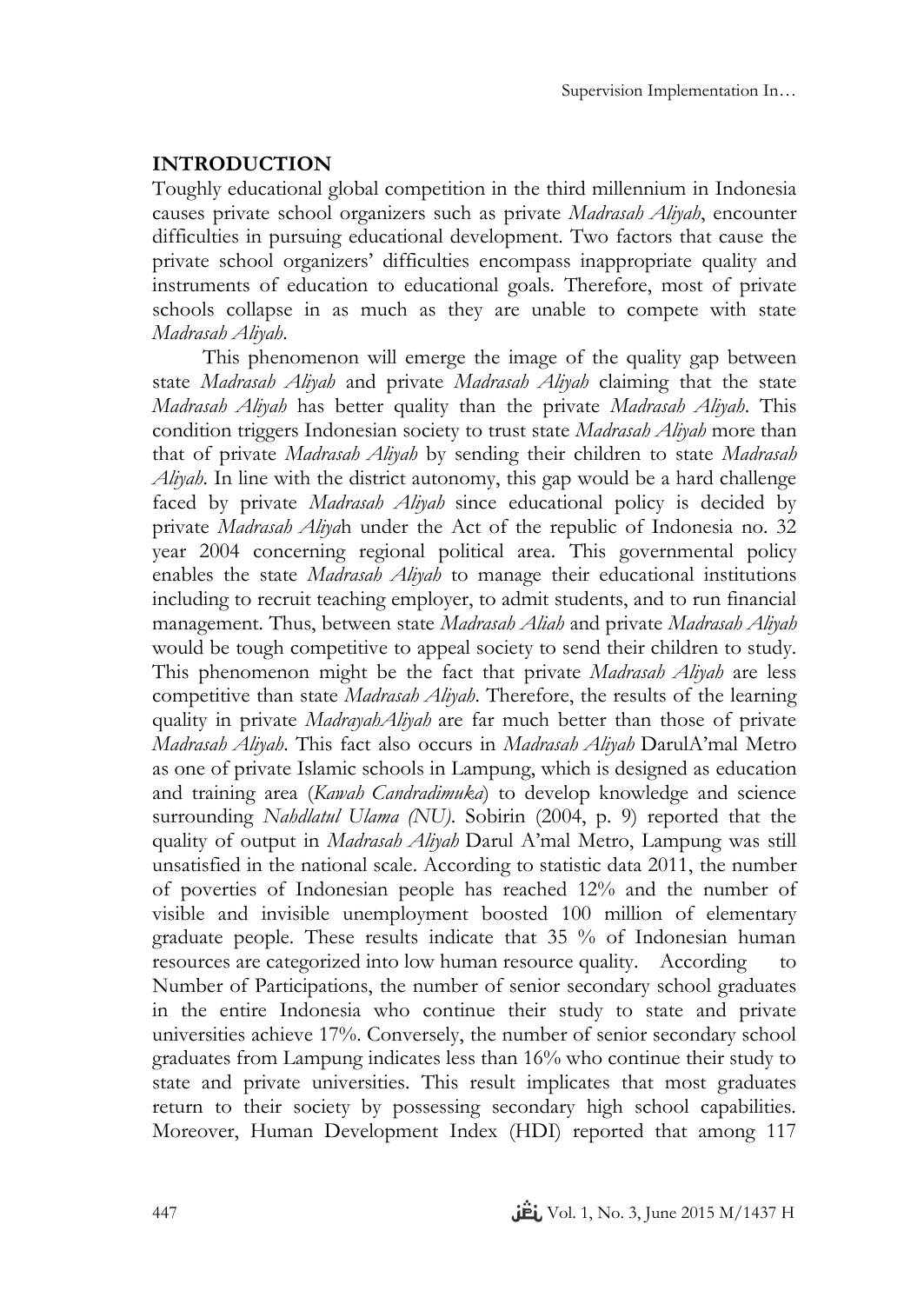countries, Indonesia's rank is in the  $108<sup>th</sup>$  country for educational Index which indicated its rank beyond Singapore, Malaysia, Philippines, and Vietnam. This result is the challenge for educational institutions to pursue their retarded quality of education.

Two essential components to enhance the educational quality comprise educators which include teachers and formal education organizers which include principals. To realize this, it would be a very time-consuming job due to three educational considerations. Bock (1992) advances three pivotal rules of educator covering (1) by socializing nation ideology and socio culture, (2) by providing employer to overcome poverty and stupidity to encourage social changes, and (3) by equalizing income. Hence, the three proposals on educator rules can endorse educators to face the  $21<sup>st</sup>$  century in which its specific trait refers to global competition. Moreover, Tilaar (1999, p. 27) points out that global competition is the societies who are able to well compete and to possess global consciousness. Therefore, maintaining educational programs are absolutely demanded to lead better educational qualities to promote education institutions existence in the future. Furthermore, Kennedy (1993, p. 22) proposes that education refers to changes of a way of life for those who look at the past or present which will miss the future. This idea implies that educational reformation requires the principles of future prospective which is able to encounter global competition well. An effort to enhance the quality of education, particularly in private *Madrasah,* is the big responsibility by providing a significant contribution in improving the learning quality. The role of private *Madrasah Aliyah* provides significant contribution on social and academic atmosphere in Indonesia. Tilaar (2001c, p. 83) states that an effort to improve the quality of education in national scale still requires the participations and the roles of private institutions. As proposed by Jalal and Supriyadi (2001, p. 74), nowadays people's hope and demand for better quality of education are highly increasing by evaluating school organizers in managing the quality of institution. Private *Madrasah Aliyah*, consequently, will be able to well empower secondary schools to educate Indonesian people. This prospective is affirmed by Tilaar (2000b, p. 4) and Syafaruddin (2002, p. 1) who assert that education is an integrative part and national educational goal. This assertion implies that the roles of the education elements are urgently needed to realize national educational goals. Concerning educational context, a number of endeavors by private *Madrasah Aliyah* for surviving their institutions to gain better credibility have been done. Several programs to survive the schools' credibility are done (1) by well managing the quality of teaching programs available in educational vision, mission, goal, strategy, and policy; and (2), by applying supervising strategy through numerous integrated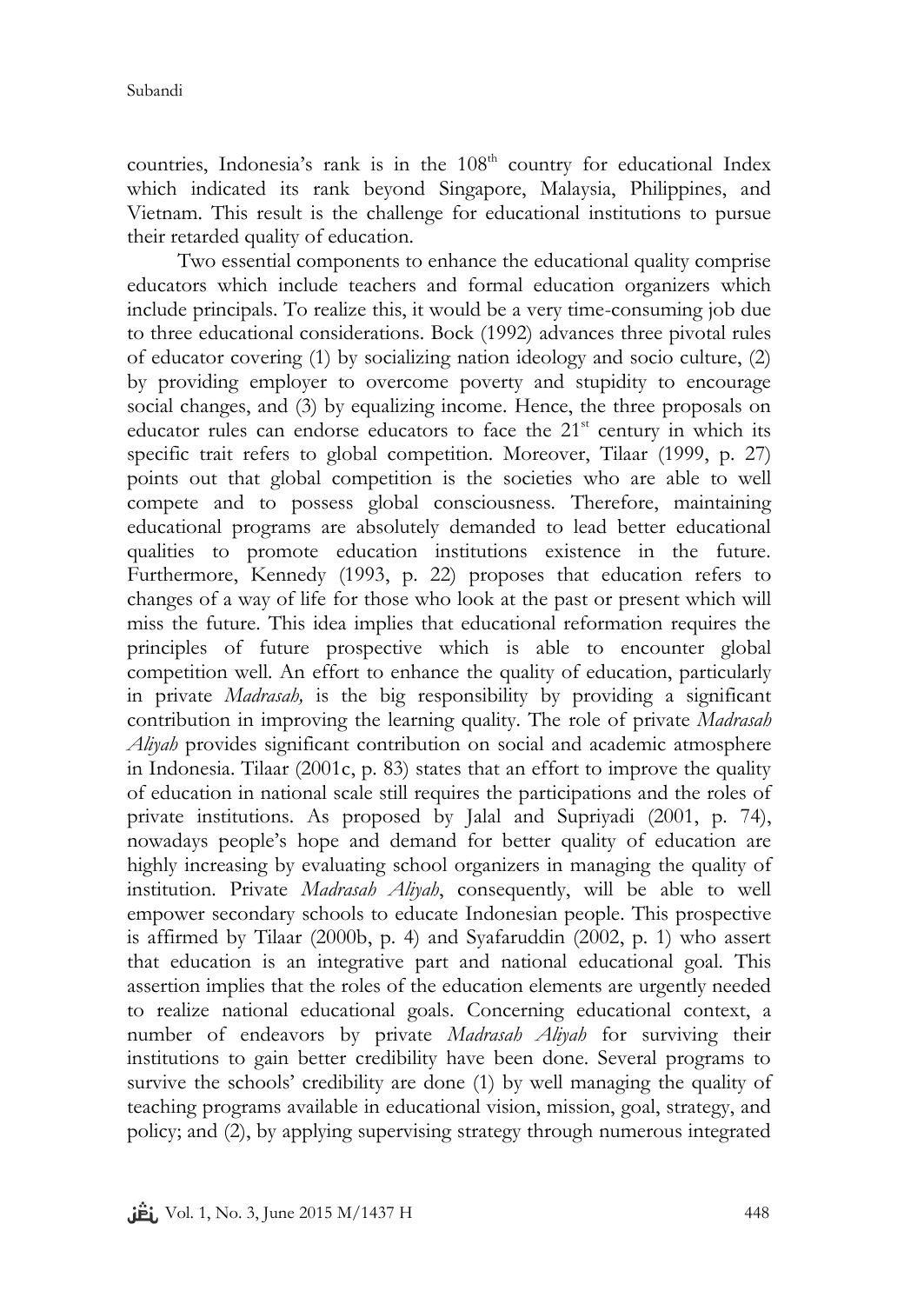implementations. As a result, it is much expected that the private *Madrasah Aliyah* can yield competitive output in the future. To run the educational system in *Madrasah Aliyah*, the school organizers are suggested to formulate learning management in accordance with the concepts of management-based educational program. The reason of formulation is to anticipate business of education in the international era to access educational reformation to face global competition that is inevitable by private *Madrasah Aliyah*. Therefore, *Madrasyah Aliyah* are suggested to focus on employing management quality of secondary school program rather than conventional management. Furthermore, Sallis (2001, p. 9) and Oakland (1989, p. 34) assert that the application of program quality management on the educational word enables the schools to use several strategic assurances of its existence. With regard to this assertion, the implementation of management quality provides significant impacts on learning management in *Madrasyah Aliyah* Darul A'mal, Metro. Some reasons of significance of the implementation of quality management in *Madrasyah Aliyah* Darul A'mal, Metro are (1)performing educational process in *Madrasyah Aliyah* Darul A'mal Metro will become existent owing to its support by better learning quality; (2) performing educational process in *Madrasah Aliyah* Darul A'mal Metro will supply competitive capabilities with secondary schools from other countries which possess the same level of competitive quality; (3) performing educational process in *Madrasah Aliyah* will develop industrial world partnership that leads to excellent educational output that is appropriately needed in this present era. The result of survey research in the 2011 showed that 37% of *Madrasah Aliyah* were inconsistent in performing educational supervision and in implementing management quality that induced less competitive output. Through this study, the researcher expects that this study will provide contribution on the quality of educational program enhancement in all *Madrasah Aliyah* in Metro that will be beneficial for managing Islamic schools in Lampung. Based on aforementioned background of the problem and the analysis of the survey, four research problems that identified to be proposed in this study include (1) supervision program that is conducted by the principals of the state and private *Madrasah Aliyah* in quality management of learning program is not well performed; (2) the implementation of assurance quality program in private *Madrasah Aliyah* which is not in the optimum results induces less productive and competitive output; (3) the prospect of students' desire for enrolling private *Madrasah Aliyah* decreases in each year; (4) assurance program of learning quality process is not well due to the program still on the administrative record. Some reasons of the study on the implementation of supervision program in the quality management which are carried out in Madrasah Aliyah Darul A'mal as one of private Islamic schools include.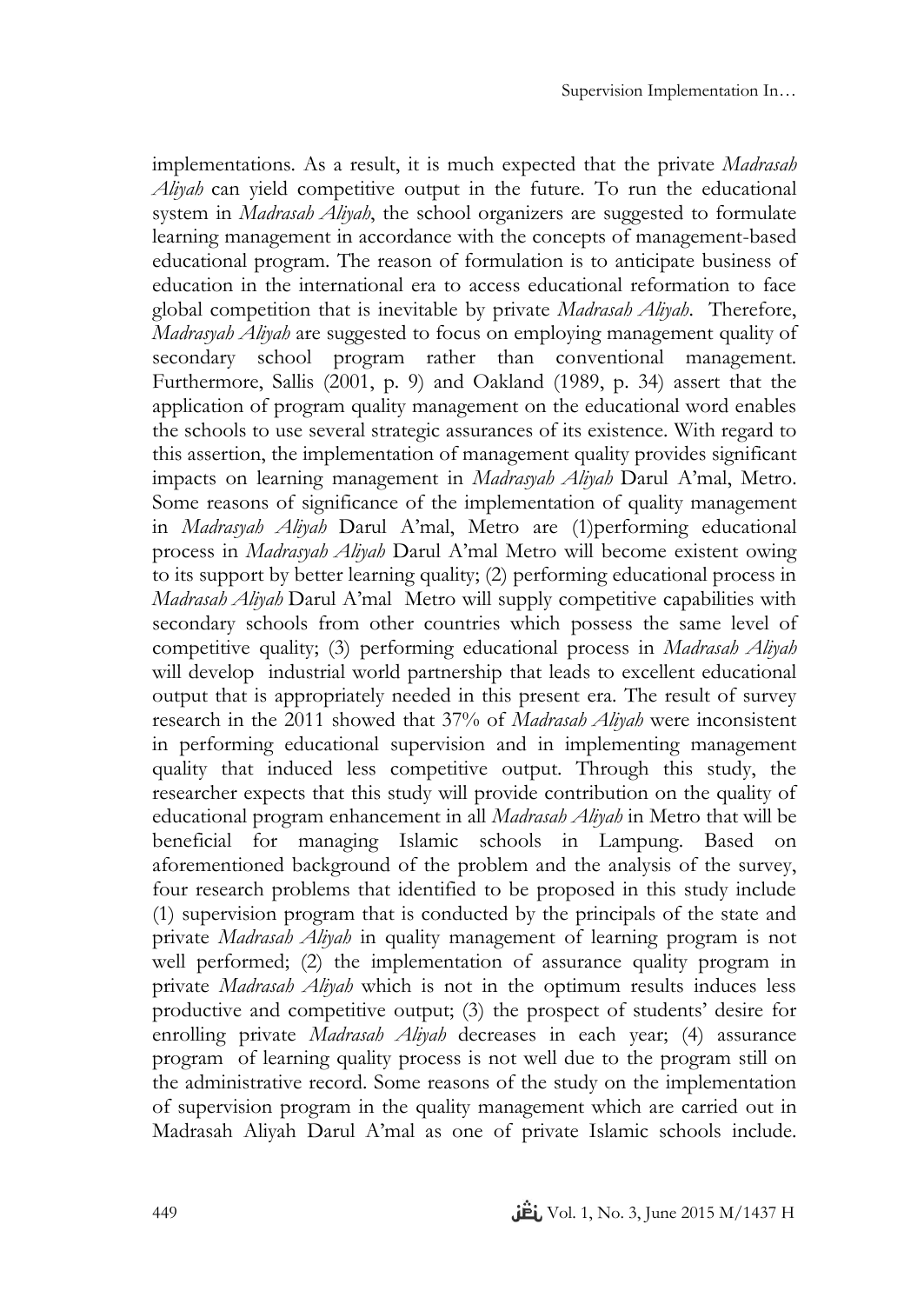Subandi

Firstly, *Madrasah Aliyah* Darul A'mal is an educational institution on the basis of cultural and religious values which has been academically supervised to mediate excellent capability of bringing about competitive and integrative graduates. Secondly, *Madrasah Aliyah* Darul A'mal, which is located in Metro where the town is well known as the town of educational center, enable surroundings society to gain access to information particularly linked with development and innovation of education. By considering these assumptions, the researcher is comprehensively carrying out a study on the implementation of supervising program in the management quality to find out an answer from the assumptions. Additionally, the results of the study can be academic reference for private *Madrasah Aliyah* in the effective assurance of quality learning program. Educational performance in the state and private *Madrasah Aliyah* in Metro does not adequately apply the action of academic supervision as one of the program of assurances of management quality. Some factors of inadequacies of supervising program include (1) most private *Madrasah Aliyah* organizers possess low ability to understand the concept of quality management; (2), very few human resources in private *Madrasah Aliyah* Metro possess the competence in the management quality application professionally; (3) very few fund which is emanated from internal institution supports management quality program. These factors bring about low academic quality. Accordingly, by applying quality management of educational program through academic supervision, it is expected that the implementation of quality management will provide private *Madrasah Aliyah* Darul A'mal Metro with the ease of reducing the weakness and failure of *Madrasah Aliyah* management with the purpose of bringing about excellent competitive output. The followings are the charts of the research problem in this study that is outlined by the researcher depicted in Figure 1.



**Gambar.1.1. Pemetaan Aspek Penelitian**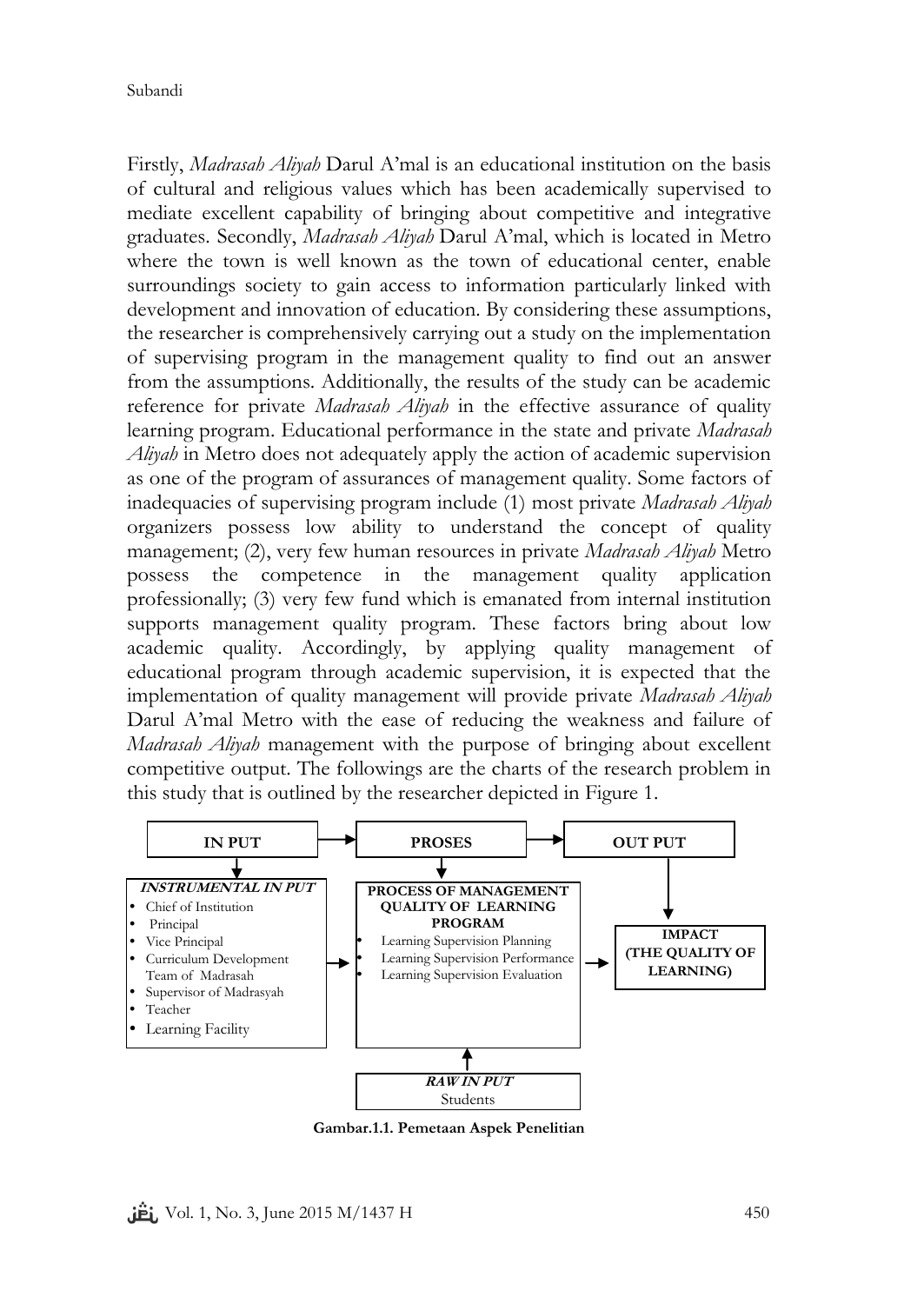To avoid wider research problem, the researcher needs to delineate this study in the management quality program that comprises (1) learning management, (2) performing learning process, and (3) learning assessment and learning quality. Based on the formulation of the problem, some focuses of the problem in this study that can be mapped consist of three aspects including the problem related to academic supervision that is one of the parts of assurances of learning quality. The focus of the problem from analysis and research assumption states that there is significant relationship between two variables. Therefore, implementing educational supervision can provide better learning quality and learning results inasmuch as implementing supervision program of management of quality can impact on competitive and excellent learning goals. Based on aforementioned the problem identification and problem delimitation, some research questions on the implementation of supervision management problem in the context of quality assurance of *Madrasyah Aliyah* that are formulated as follows.

- a. How does the principal of *Madrasah Aliyah* recognize, understand, and socialize the concept of the quality of learning program?
- b. What does the principal of *Madrasah Aliyah* plan in the learning supervision program?
- c. How does the principal of *Madrasah Ali*yah perform in the learning quality implementation?

Based on the research questions, the purpose of the study in general is to identify and analyze the implementation of quality management of learning program. Meanwhile, specifically the purpose of this study is to (1) to investigate the socialization process the learning quality, (2) to investigate and analyze the implementation of teaching program quality, (3) to investigate the effectiveness of learning supervision performance in the quality improvement. Theoretically, the advantage of the study is to provide new knowledge of academic supervision. Practically, the advantage of the study is to provide answers of the formulation of the problem that can be applicative consideration. The advantages of the study can provide further theoretical study to manage *Madrasah Aliyah* to develop new theories of assurance of learning management quality which are more comprehensive, comparable, and acceptable to school organizers.

This study can contribute practical advantages to manage *Madrasah Aliyah* in better and competitive quality of management process and quality management of learning program implementation to face the challenges and reduce the weaknesses of quality management implementation. In addition, practical advantages can provide reference to *Madrasah Aliyah* to strongly support the school organizers to survive the *Madrasah Aliyah* Management.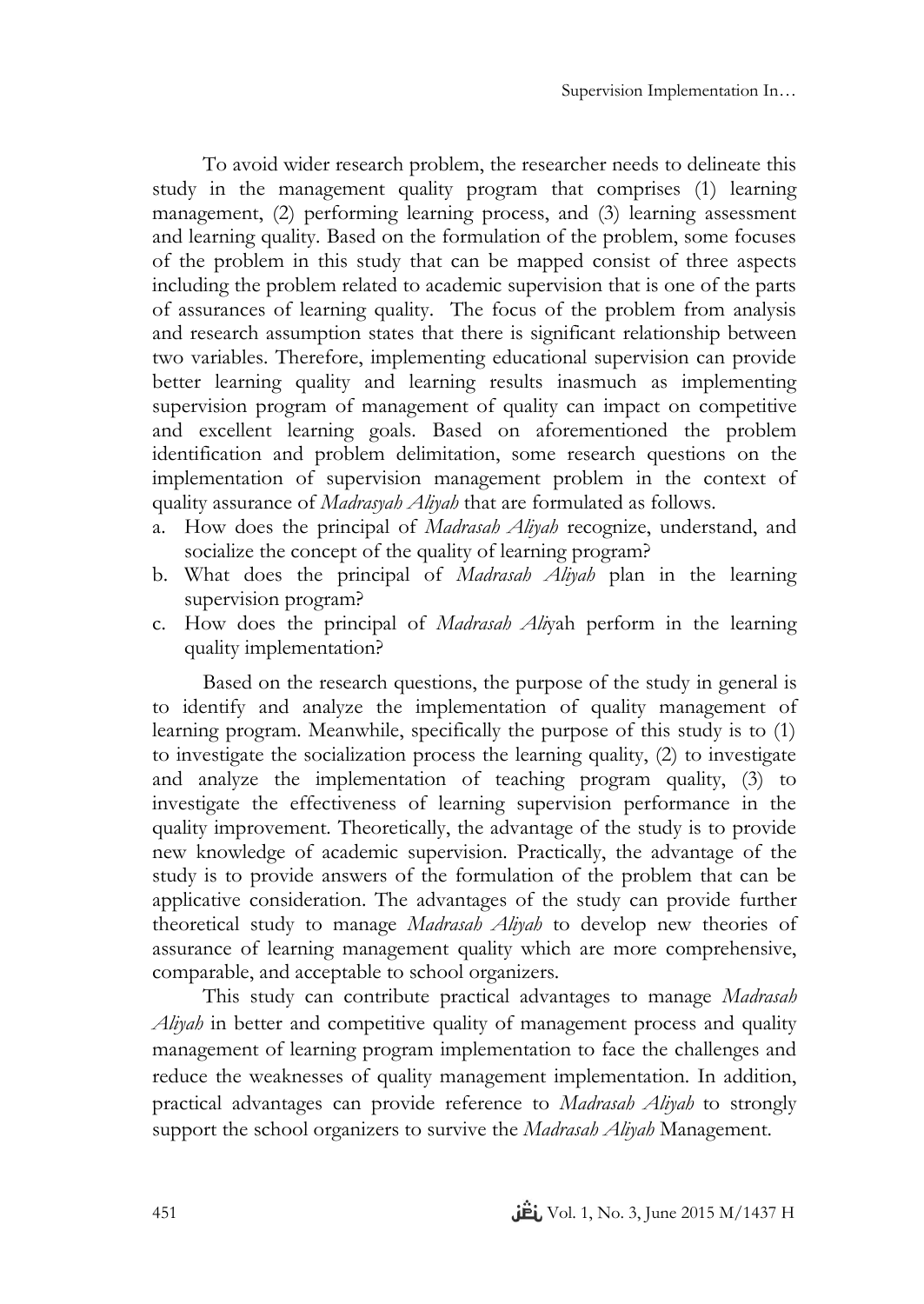### **FINDINGS AND ANALYSIS**

To integrate the perception of this study, it is essential to operational words which refer to each concept. The concepts of this study are clarified as follows. Ngalim Purwanto (2007, p. 74) mentions that supervision refers to supervisor activity that is performed to improve teaching and learning process. Two aims of supervision are (1) to teachers' enhancement in teaching and learning process and learning quality. Academic supervision is to focus on teaching and learning improvement through systematic cycle that consists of planning, observing, intensely analyzing to teaching performance with the intention of improve teaching and learning process. Dubrin (1994, p. 53) proposes that management is the study; on the other side, management is considered as a process of employing human resource in organization to reach the purpose of organization through function of planning, organizing, leadership, and controlling. Additionally, management is considered as the power of events to push various human resources in the same time to gain effective and efficient solutions. Some resources that are employed in organizational management include (1) human resources, (2) financial resources, (3) physical resources, and (4) information resources. Whereas, the concept of *Madrasyah* Management is the sequential activity or whole process that is done by a number of people cooperating each other. The cooperation is assisted by other resources to systematically achieve the educational goal in Madrasah that is held in Madrasah environment. The concept of quality management of educational program deals with educational management discussion. This concept refers to the continuum or the whole process of controlling cooperation of people to systematically reach that is held in particular secondary school environment in which its implementation is based on the principle of total management quality which orientates to the quality educational program. The research limits the sectors in management quality of education include (1) introductory process to understand and socialize the concept of management quality of educational program, (1) the planning of quality of educational program, (3) the performance of quality of educational program, (4) the evaluation of the quality of educational program, (5) the impact of the application of the quality of educational program on the quality of educational results. Ishikawa (1985, p. 11) suggests that the quality of learning contains a meaning of degree from superiority of the product as well as goods or services. This means that educational goods or services are visible and invisible but they are sensible. Crosby (1986, p. 7) states that the quality of learning concerns the unification of product attributes that showed its ability to fulfill requirements encompassing direct or indirect customers and implicit or explicit requirements. This statement means that the quality is the satisfied society with the educational output,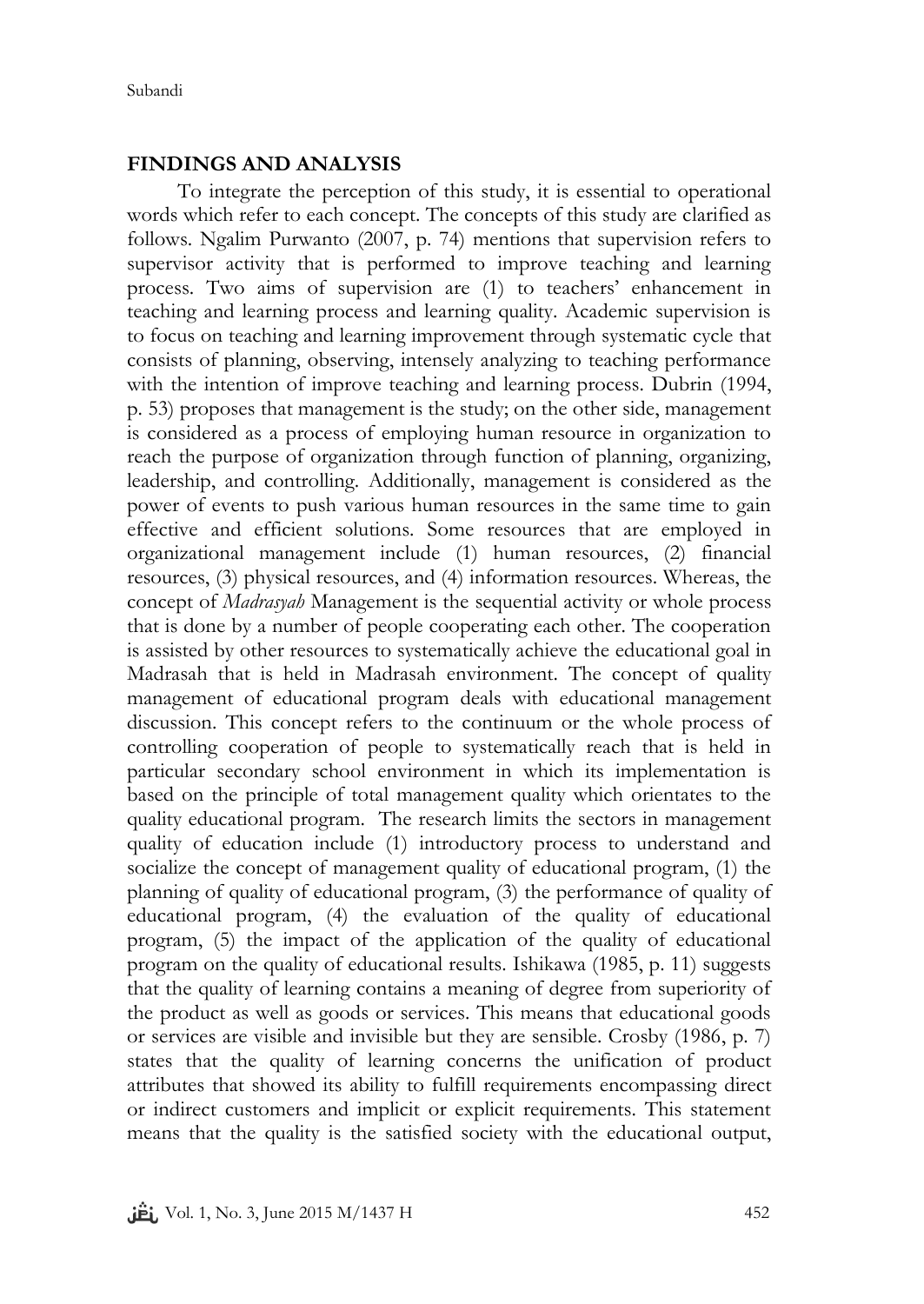which is specifically achieved by *Madrasyah Aliyah*, is based on the society's hopes. With regard to the understanding of the quality cited above, Atkinson (1990, p. 41) outlines the indicators of the quality of learning consist of three: firstly, the quality of secondary learning process can be recognized from ultimate outcome that is the most essential factors in the educational institution. The indicators that can be noticed from graduates cover (1) their behavior in their surroundings, and (2) their competency in their job. Secondly, other ways to view the quality of secondary education are by measuring their direct outcome which is shown by cognitive, affective, and psychomotor after completing their education. Thirdly, the quality of secondary education is depicted by the learning process inasmuch as the learning process is as the indicator of immediate outcome at the end of education. The factors of educational process should be closely connected with the learning outcome from theatrical aspect or empirical aspect. To assure the quality of learning in M*adras*ah, the learning supervision that is performed by principals of *Madrasah* curriculum development team, school supervisor are continuously done when the learning process takes place in *Madrasah*. It is expected from the supervision, the school organizers will immediately gain information dealing with the effectiveness of teaching and learning process and influential factors during the teaching and learning process in *Madrasah*. Consequently, the problem that emerges from the teaching and learning process impeding the success of the teaching and learning process can be solved. Some aims of academic supervision cover (1) evaluating the teaching and learning process, (2) caring to improve the teaching and learning process, (3) analyzing the appropriateness of learning materials, teaching materials, and teaching strategy with teaching method and technique, (4) the follow-up to the result that would be considered by the principals of *Madrasah Aliyah* to decide strategic policy to realize the quality of education. Supervision is categorized into two types including (1) academic supervision to enhance teaching and learning process and (2) managerial supervision to guide and monitor the institutional activities such as educational staff, curriculum program, students' guidance, and school facility. Academic supervision includes the continuum of educational activities to assist teachers to develop their abilities to handle classroom management to attain learning goals. The goal of academic supervision is not to evaluate the teachers' teaching achievement but to assist them. The responsibilities of the principals of *Madrasah* in academic supervision include (1) guiding the teachers in performing their duties, (2) monitoring teachers' teaching achievement in planning, acting, evaluating learning result. Some functions of supervisor in the implementation of academic supervision cover (1) guiding teachers that are appropriate with school conditions in teaching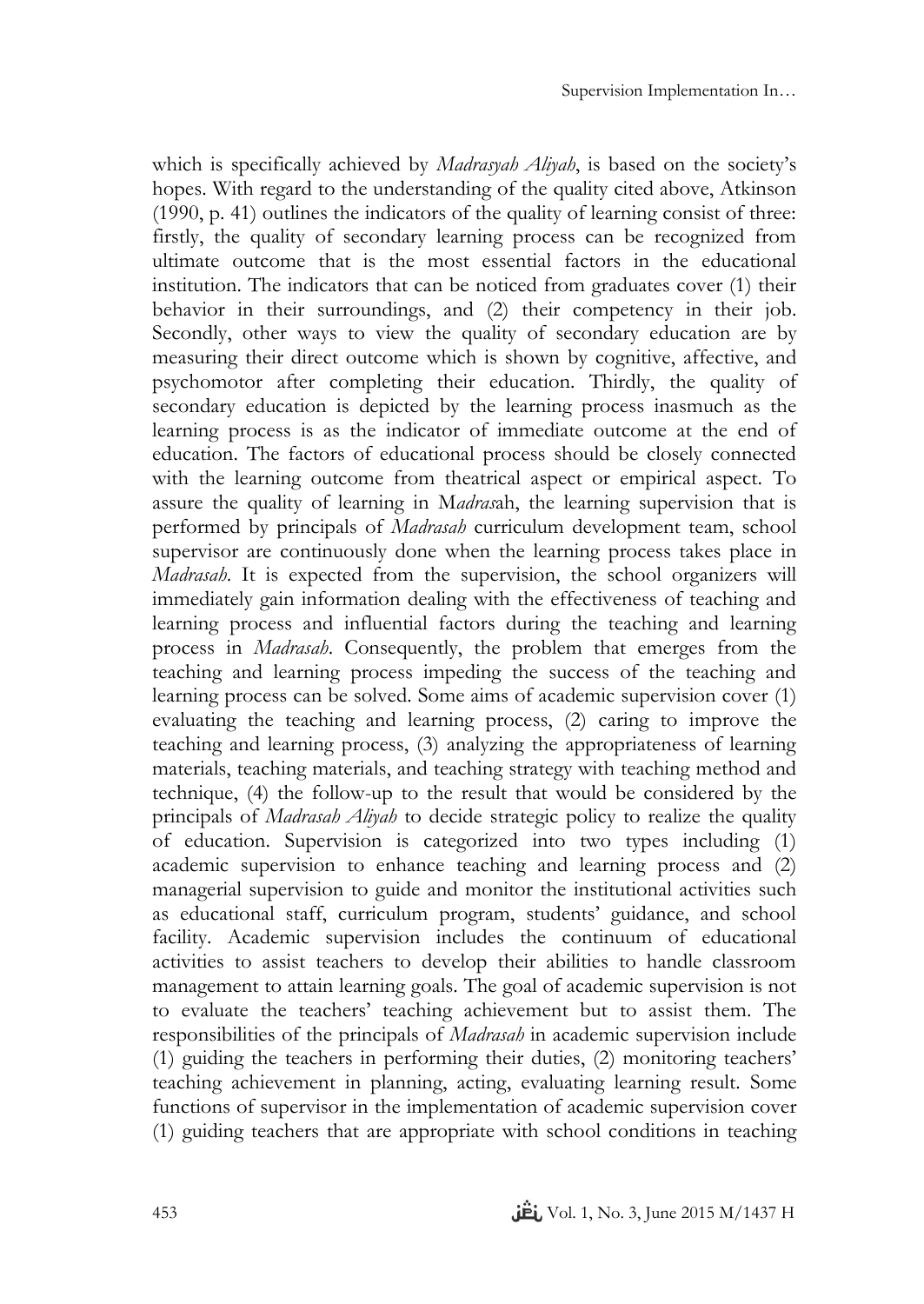Subandi

and learning process, (2) monitoring standard of content, standard of competence, standard of graduate, standard of process, and standard of evaluation, (3) providing motivation to teachers in performing their duties, (4) guiding the teachers' behavior toward positive attitude. The principles of academic supervision consist of seven including (1) humanity, (2) continuity, (3) democratic, (4) integral, (5) comprehensive, (6) constructive, and (7) objective. Suhertian (2000, p. 44-45) states three approaches to academic supervision including (1) direct approach refer to more responsibilities to supervisor, (2) indirect approach refers to more responsibility to teachers, (3) collaborative approach refers to the same responsible proportion between teacher and supervisor. Meanwhile, Archecon, et al., (1987) suggest approaches to academic supervision that comprise three covering (1) scientific from observation result, (2) artistic, (3) diagnose based clinic. Moreover, Gwyn proposes techniques of supervision that are grouped into two. First, Individual supervision includes (1) teacher visitation, (2) individual meeting, (3) classroom visitation, (4) self-evaluation, (4) portfolio supervision, (5) action research supervision, (6) peer coaching, and (7) mentoring and inducting. Second, group supervision includes (1) committee arrangement, (2) work group, (3) curriculum laboratory, (4) leadership reading, (5) learning demonstration, (6) travelling, (7) lecturing, (8) discussion panel, (9) library profession, (10) professional organization, (11) bulletin supervision, and (12) teachers' meeting. Academic supervision on teachers' guidance comprises of five steps including (1) establishing harmonious relationship, (2) need analysis, (3) supervision performance, (4) academic supervision evaluation, (5) academic supervisions program improvement. Implementing supervision program in *Madrasyah Aliyah* is equipped with the instrument of supervision and learning process supervision. The results of supervision was analyzed and recommended to know whether there will be performed clinical supervision or group supervision in terms of teachers' problem in the teaching and learning process. The targets of academic supervision that are performed by the principal of *Madrasyah Aliyah* related to learning achievement attributes are presented in Figure 2.



Figure 2. Learning Quality Attribute by Tampubolon, (2001:35)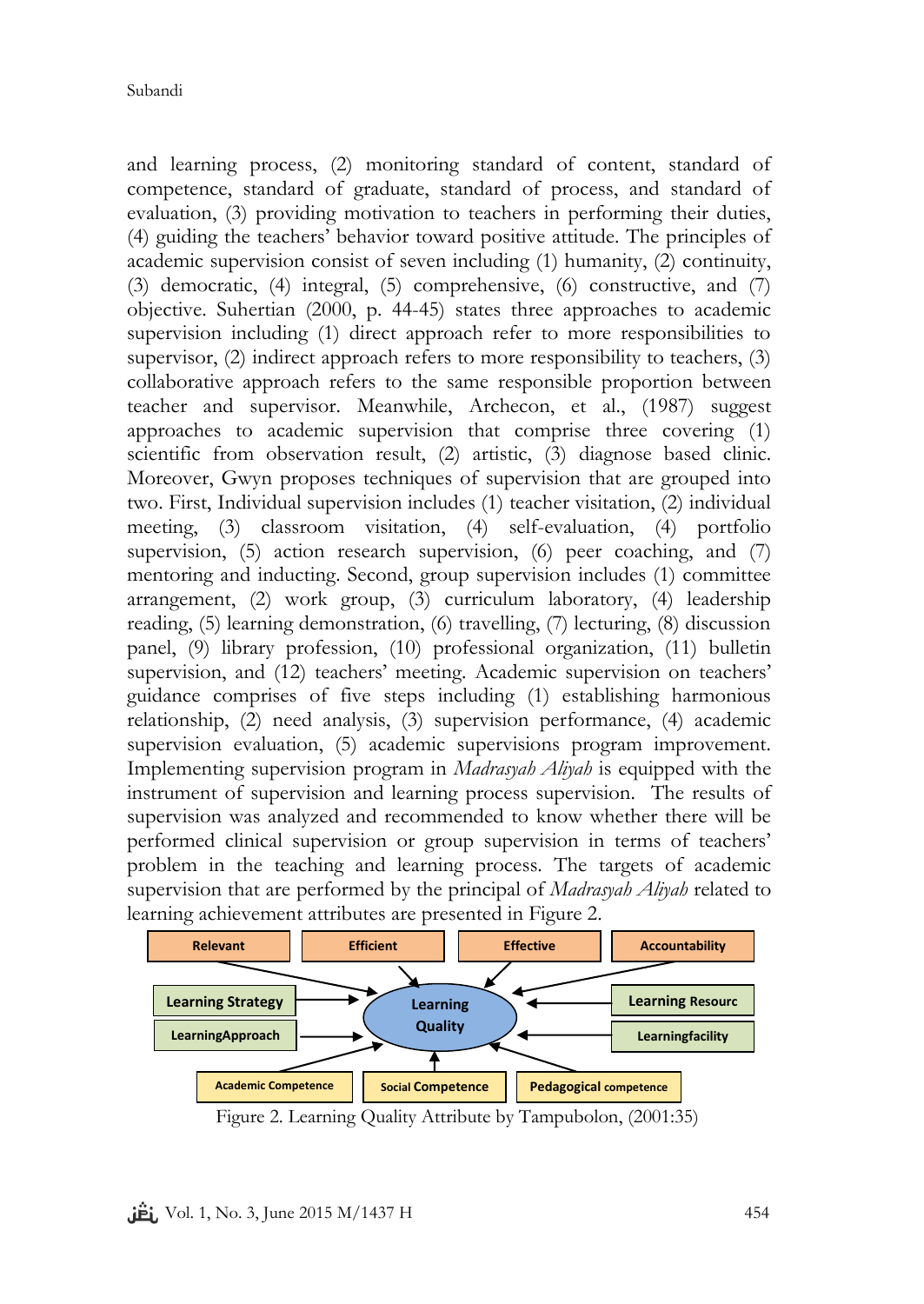The understanding of *Madrasah* does not mean to provide static concept but developing concept according to demanded need for the outcome in relation with the advance of knowledge and technology to attain the goal of the development of the quality of human resources. The quality of learning outcome is one of national problems that must be encountered by the system of *Madrasah* in our country. A number of attempts to develop program of *Madrasah* improvement for the better quality are by applying total quality management. These attempts can be done by managing *Madrasah* that is performed by the principals in the follow –up program.

The results of the data analysis and observation showed that socializing the quality of teaching program through supervision performance was done by the principals of *Madrasah Aliyah* Darul A'mal Metro that has been well planned and the team of developing team. The supervision socialization is held in the beginning of the year meeting, middle semester meeting, and final semester with the intention of supplying stake holders with better understanding of supervision. The numbers of stake holders consist of thirty teacher, 7 staff administrations, and other people which represent school committee. The number of school committees includes two including the chief and secretary. One person derived from institutional organizers, one person from supervisor of *Madrasyah Aliyah*. Hence, the assurance of learning program is needed to survive *Madrasah* Darul A'mal Metro to be able to compete with other school competitively.

## **a. Schedule of Supervision Academic Year 2014/2015**

|                         |                                 |              |                         |   |                          |                         |                                              |              |                                |  |                                 |  |                                              |                |                      |              |                       | <b>SEPTEMBER</b>        |                                    |                                  |                |                                    |                |            |                |                           |                |     |                |                         |                |
|-------------------------|---------------------------------|--------------|-------------------------|---|--------------------------|-------------------------|----------------------------------------------|--------------|--------------------------------|--|---------------------------------|--|----------------------------------------------|----------------|----------------------|--------------|-----------------------|-------------------------|------------------------------------|----------------------------------|----------------|------------------------------------|----------------|------------|----------------|---------------------------|----------------|-----|----------------|-------------------------|----------------|
| $\mathbf N$<br>$\Omega$ | Teacher's<br>Name               | Code         | Subject                 |   | $\mathbf{x}$<br>IPA<br>1 |                         | $\mathbf{x}$<br><b>IPA</b><br>$\overline{2}$ |              | $\mathbf X$<br><b>IPA</b><br>3 |  | $\mathbf{x}$<br><b>IPS</b><br>1 |  | $\mathbf{x}$<br><b>IPS</b><br>$\overline{2}$ |                | X<br><b>IPS</b><br>3 |              | XI<br><b>IPA</b><br>1 |                         | XI<br><b>IPA</b><br>$\overline{2}$ | XI<br><b>IPS</b><br>$\mathbf{1}$ |                | XI<br><b>IPS</b><br>$\overline{2}$ |                | <b>XII</b> |                | XII<br>$IPA1$ IPA 2 IPS 1 |                | XII |                |                         | XII<br>IPS 2   |
|                         |                                 |              |                         | 1 | $\overline{2}$           | $\overline{\mathbf{3}}$ | $\overline{4}$                               | $\mathbf{1}$ | 2 <sup>1</sup>                 |  | 3 4 1                           |  | 2                                            | 3 <sup>1</sup> | $\overline{4}$       | $\mathbf{1}$ | $\overline{2}$        | $\overline{\mathbf{3}}$ | $\overline{4}$                     | $\mathbf{1}$                     | $\overline{2}$ | $\overline{\mathbf{3}}$            | $\overline{4}$ | 1          | $\overline{2}$ | 3                         | $\overline{4}$ | 1   | $\overline{2}$ | $\overline{\mathbf{3}}$ | $\overline{4}$ |
| $\mathbf{1}$            | Drs. H. Sutrisno,<br>M.Pd.I     | А            | Qur'an Hadist           |   |                          |                         |                                              |              |                                |  |                                 |  |                                              |                |                      |              |                       |                         |                                    |                                  |                |                                    |                |            |                |                           |                |     |                |                         |                |
| $\overline{c}$          | KH.<br>ZainalAbidin             | B            | Fiqih                   |   |                          |                         |                                              |              |                                |  |                                 |  |                                              |                |                      |              |                       |                         |                                    |                                  |                |                                    |                |            |                |                           |                |     |                |                         |                |
| $\overline{\mathbf{3}}$ | WahadiGhuna,<br>S.HI            | C            | Sejarah                 |   |                          |                         |                                              |              |                                |  |                                 |  |                                              |                |                      |              |                       |                         |                                    |                                  |                |                                    |                |            |                |                           |                |     |                |                         |                |
| 4                       | Drs. Warsikan                   | $\mathbf{D}$ | Aqidah<br>Akhlaq        |   |                          |                         |                                              |              |                                |  |                                 |  |                                              |                |                      |              |                       |                         |                                    |                                  |                |                                    |                |            |                |                           |                |     |                |                         |                |
| 5                       | Dra. SitiSubha                  | A            | PPKn                    |   |                          |                         |                                              |              |                                |  |                                 |  |                                              |                |                      |              |                       |                         |                                    |                                  |                |                                    |                |            |                |                           |                |     |                |                         |                |
| 6                       | WachidAs'ari,<br>S.Pd.I.M.Pd.I  | B            | B.Arab                  |   |                          |                         |                                              |              |                                |  |                                 |  |                                              |                |                      |              |                       |                         |                                    |                                  |                |                                    |                |            |                |                           |                |     |                |                         |                |
| 7                       | Hj.kusmiati, SE                 | C            | Akutansi                |   |                          |                         |                                              |              |                                |  |                                 |  |                                              |                |                      |              |                       |                         |                                    |                                  |                |                                    |                |            |                |                           |                |     |                |                         |                |
| 8                       | BintiNgasarotun,<br>S.Pd.,M.Pd. | D            | Ekonomi                 |   |                          |                         |                                              |              |                                |  |                                 |  |                                              |                |                      |              |                       |                         |                                    |                                  |                |                                    |                |            |                |                           |                |     |                |                         |                |
|                         |                                 |              | Ekonomi<br>Lintas Minat |   |                          |                         |                                              |              |                                |  |                                 |  |                                              |                |                      |              |                       |                         |                                    |                                  |                |                                    |                |            |                |                           |                |     |                |                         |                |

### **Tabel 1.1. Planning (Classroom Supervision Schedule)**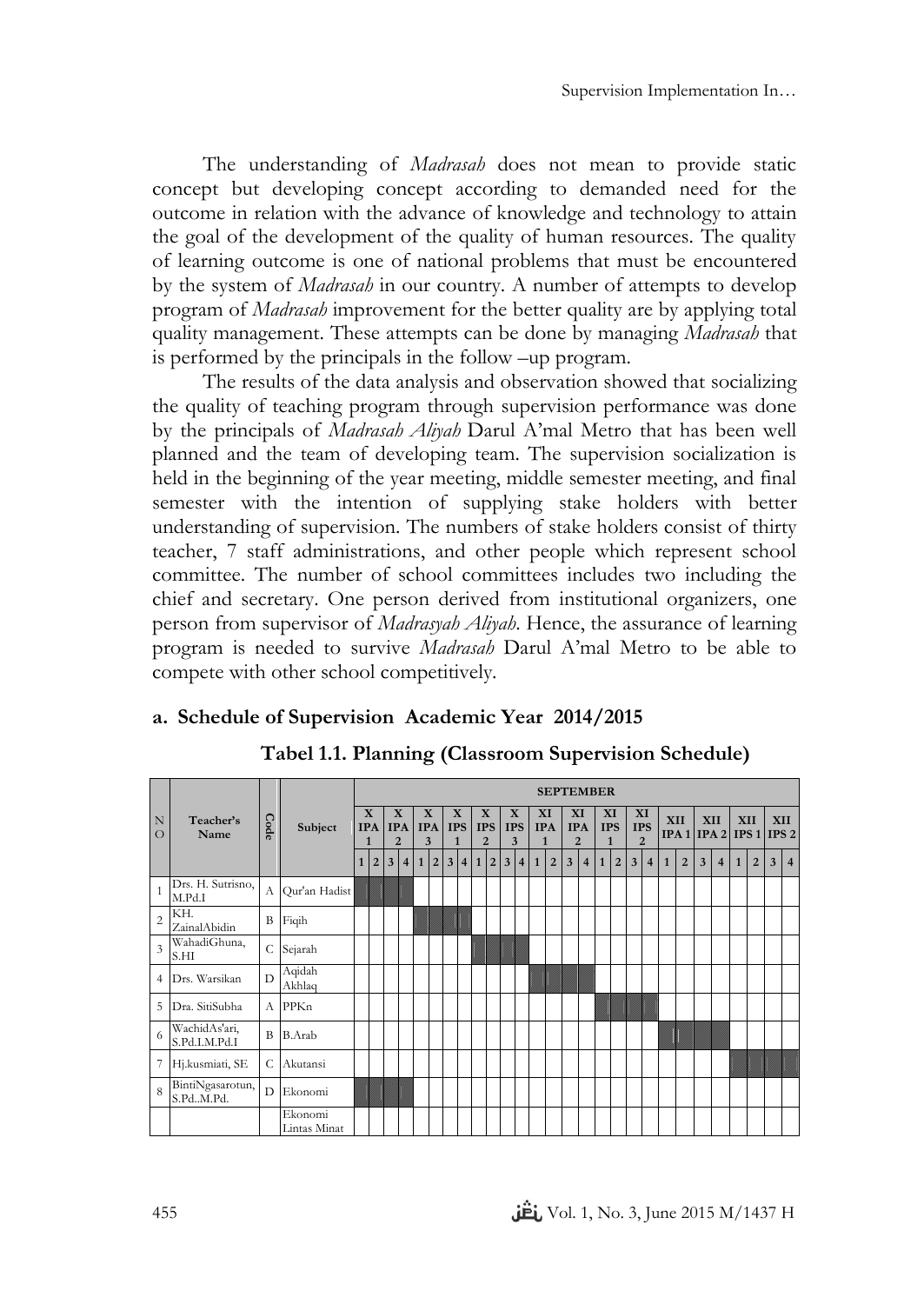|                |                                  |                |                                  |                |                            |                         |                              |             |            |   |                            |             |                 |             |                 |                     |                            | <b>SEPTEMBER</b> |                              |    |                            |    |                              |              |                |                         |                         |              |              |                         |                         |
|----------------|----------------------------------|----------------|----------------------------------|----------------|----------------------------|-------------------------|------------------------------|-------------|------------|---|----------------------------|-------------|-----------------|-------------|-----------------|---------------------|----------------------------|------------------|------------------------------|----|----------------------------|----|------------------------------|--------------|----------------|-------------------------|-------------------------|--------------|--------------|-------------------------|-------------------------|
| N              | Teacher's                        |                |                                  |                | $\mathbf X$                |                         | $\mathbf X$                  | $\mathbf X$ |            | X |                            | $\mathbf X$ |                 | $\mathbf X$ |                 | XI                  |                            |                  | XI                           | XI |                            | XI |                              |              | XII            | XII                     |                         |              | XII          |                         | XII                     |
| $\overline{O}$ | Name                             | Code           | Subject                          |                | <b>IPA</b><br>$\mathbf{1}$ |                         | <b>IPA</b><br>$\overline{2}$ | <b>IPA</b>  | 3          |   | <b>IPS</b><br>$\mathbf{1}$ |             | <b>IPS</b><br>2 |             | <b>IPS</b><br>3 |                     | <b>IPA</b><br>$\mathbf{1}$ |                  | <b>IPA</b><br>$\overline{2}$ |    | <b>IPS</b><br>$\mathbf{1}$ |    | <b>IPS</b><br>$\overline{2}$ |              |                | <b>IPA 1 IPA 2</b>      |                         |              | $IPS1$ IPS 2 |                         |                         |
|                |                                  |                |                                  | 1 <sup>1</sup> | $\overline{2}$             | $\overline{\mathbf{3}}$ | 4                            |             | $1\vert 2$ |   | 3 4                        |             | $1\vert 2$      | 3 4         |                 | $\ddot{\textbf{1}}$ | $\overline{a}$             |                  | 3 4                          |    | $1\vert 2$                 | 3  | $\overline{4}$               | $\mathbf{1}$ | $\overline{2}$ | $\overline{\mathbf{3}}$ | $\overline{\mathbf{4}}$ | $\mathbf{1}$ | $\mathbf 2$  | $\overline{\mathbf{3}}$ | $\overline{\mathbf{4}}$ |
| 9              | HusnilFajariah,<br>S.Pd          | А              | <b>B.Inggris</b>                 |                |                            |                         |                              |             |            |   |                            |             |                 |             |                 |                     |                            |                  |                              |    |                            |    |                              |              |                |                         |                         |              |              |                         |                         |
| 10             | Ngatiman, S.Pd.                  | B              | Matematika                       |                |                            |                         |                              |             |            |   |                            |             |                 |             |                 |                     |                            |                  |                              |    |                            |    |                              |              |                |                         |                         |              |              |                         |                         |
| 11             | Samini, S.Pd                     | C              | B.Indonesia                      |                |                            |                         |                              |             |            |   |                            |             |                 |             |                 |                     |                            |                  |                              |    |                            |    |                              |              |                |                         |                         |              |              |                         |                         |
| 12             | Muqorobin,<br>M.Pd. I            | D              | Quran Hadits                     |                |                            |                         |                              |             |            |   |                            |             |                 |             |                 |                     |                            |                  |                              |    |                            |    |                              |              |                |                         |                         |              |              |                         |                         |
| 13             | M.ZamroniAly,<br>S.Pd. I         | А              | Aswaja                           |                |                            |                         |                              |             |            |   |                            |             |                 |             |                 |                     |                            |                  |                              |    |                            |    |                              |              |                |                         |                         |              |              |                         |                         |
| 14             | MuhamadAnsori<br><b>SHI</b>      | B              | AqidahAhlak                      |                |                            |                         |                              |             |            |   |                            |             |                 |             |                 |                     |                            |                  |                              |    |                            |    |                              |              |                |                         |                         |              |              |                         |                         |
| 15             | Taufiqurrohman<br>S.Pd.I         | $\overline{C}$ | B.Arab                           |                |                            |                         |                              |             |            |   |                            |             |                 |             |                 |                     |                            |                  |                              |    |                            |    |                              |              |                |                         |                         |              |              |                         |                         |
| 16             | AgusSunyoto,<br>S.Pd             | D              | Matematika                       |                |                            |                         |                              |             |            |   |                            |             |                 |             |                 |                     |                            |                  |                              |    |                            |    |                              |              |                |                         |                         |              |              |                         |                         |
| 17             | Hamid Asrori                     | А              | Keterampilan                     |                |                            |                         |                              |             |            |   |                            |             |                 |             |                 |                     |                            |                  |                              |    |                            |    |                              |              |                |                         |                         |              |              |                         |                         |
|                |                                  | B              | Fiqih                            |                |                            |                         |                              |             |            |   |                            |             |                 |             |                 |                     |                            |                  |                              |    |                            |    |                              |              |                |                         |                         |              |              |                         |                         |
|                | 18 Winarni, S.Pd                 | С              | Geografi                         |                |                            |                         |                              |             |            |   |                            |             |                 |             |                 |                     |                            |                  |                              |    |                            |    |                              |              |                |                         |                         |              |              |                         |                         |
|                |                                  |                | Geografi<br>Lintas Minat         |                |                            |                         |                              |             |            |   |                            |             |                 |             |                 |                     |                            |                  |                              |    |                            |    |                              |              |                |                         |                         |              |              |                         |                         |
|                | 19 Supriyati, S.Pd               | $\mathbf D$    | Kimia                            |                |                            |                         |                              |             |            |   |                            |             |                 |             |                 |                     |                            |                  |                              |    |                            |    |                              |              |                |                         |                         |              |              |                         |                         |
|                |                                  |                | Kimia<br>LintasMinat             |                |                            |                         |                              |             |            |   |                            |             |                 |             |                 |                     |                            |                  |                              |    |                            |    |                              |              |                |                         |                         |              |              |                         |                         |
|                |                                  |                | Matematika                       |                |                            |                         |                              |             |            |   |                            |             |                 |             |                 |                     |                            |                  |                              |    |                            |    |                              |              |                |                         |                         |              |              |                         |                         |
|                | 20 Johan Iswahyudi               | А              | Penjaskes                        |                |                            |                         |                              |             |            |   |                            |             |                 |             |                 |                     |                            |                  |                              |    |                            |    |                              |              |                |                         |                         |              |              |                         |                         |
| 21             | Meilana Vika,<br>S.Kom           | B              | Komputer                         |                |                            |                         |                              |             |            |   |                            |             |                 |             |                 |                     |                            |                  |                              |    |                            |    |                              |              |                |                         |                         |              |              |                         |                         |
| 22             | Juliyanto, S.S.                  | С              | <b>B.Inggris</b>                 |                |                            |                         |                              |             |            |   |                            |             |                 |             |                 |                     |                            |                  |                              |    |                            |    |                              |              |                |                         |                         |              |              |                         |                         |
|                |                                  |                | <b>B.Inggris</b><br>Lintas Minat |                |                            |                         |                              |             |            |   |                            |             |                 |             |                 |                     |                            |                  |                              |    |                            |    |                              |              |                |                         |                         |              |              |                         |                         |
|                | 23 Novika S. S.Pd                | D              | Fisika                           |                |                            |                         |                              |             |            |   |                            |             |                 |             |                 |                     |                            |                  |                              |    |                            |    |                              |              |                |                         |                         |              |              |                         |                         |
|                |                                  |                | Fisika Lintas<br>Minat           |                |                            |                         |                              |             |            |   |                            |             |                 |             |                 |                     |                            |                  |                              |    |                            |    |                              |              |                |                         |                         |              |              |                         |                         |
| 24             | Yos Eka Virman,<br>S.pd          | А              | B. Indonesia                     |                |                            |                         |                              |             |            |   |                            |             |                 |             |                 |                     |                            |                  |                              |    |                            |    |                              |              |                |                         |                         |              |              |                         |                         |
| 25             | Suwarni.S.Pd                     | B              | Matematika                       |                |                            |                         |                              |             |            |   |                            |             |                 |             |                 |                     |                            |                  |                              |    |                            |    |                              |              |                |                         |                         |              |              |                         |                         |
|                | 26 Eli Prasetio, S.Pd            | ${\cal C}$     | Biologi                          |                |                            |                         |                              |             |            |   |                            |             |                 |             |                 |                     |                            |                  |                              |    |                            |    |                              |              |                |                         |                         |              |              |                         |                         |
|                | 27 Agus Angga<br>Prabowo,        | D              | ${\sf Geografi}$                 |                |                            |                         |                              |             |            |   |                            |             |                 |             |                 |                     |                            |                  |                              |    |                            |    |                              |              |                |                         |                         |              |              |                         |                         |
|                |                                  |                | Sejarah                          |                |                            |                         |                              |             |            |   |                            |             |                 |             |                 |                     |                            |                  |                              |    |                            |    |                              |              |                |                         |                         |              |              |                         |                         |
| 28             | Wahyu Titi<br>Pratitis, S.Pd     | А              | Kimia                            |                |                            |                         |                              |             |            |   |                            |             |                 |             |                 |                     |                            |                  |                              |    |                            |    |                              |              |                |                         |                         |              |              |                         |                         |
| 29             | Siti Zubaidah,<br>S.Pd           | B              | B. Indonesia                     |                |                            |                         |                              |             |            |   |                            |             |                 |             |                 |                     |                            |                  |                              |    |                            |    |                              |              |                |                         |                         |              |              |                         |                         |
| 30             | Mufid Arsyad,<br>S.Pd.I., M.Pd.I | $\mathsf{C}$   | Fisika                           |                |                            |                         |                              |             |            |   |                            |             |                 |             |                 |                     |                            |                  |                              |    |                            |    |                              |              |                |                         |                         |              |              |                         |                         |
| 31             | Dra. Dwi Pertiwi<br>Setiawati.   | D              | Biologi                          |                |                            |                         |                              |             |            |   |                            |             |                 |             |                 |                     |                            |                  |                              |    |                            |    |                              |              |                |                         |                         |              |              |                         |                         |
|                |                                  |                | <b>Biologi</b> Lintas<br>Minat   |                |                            |                         |                              |             |            |   |                            |             |                 |             |                 |                     |                            |                  |                              |    |                            |    |                              |              |                |                         |                         |              |              |                         |                         |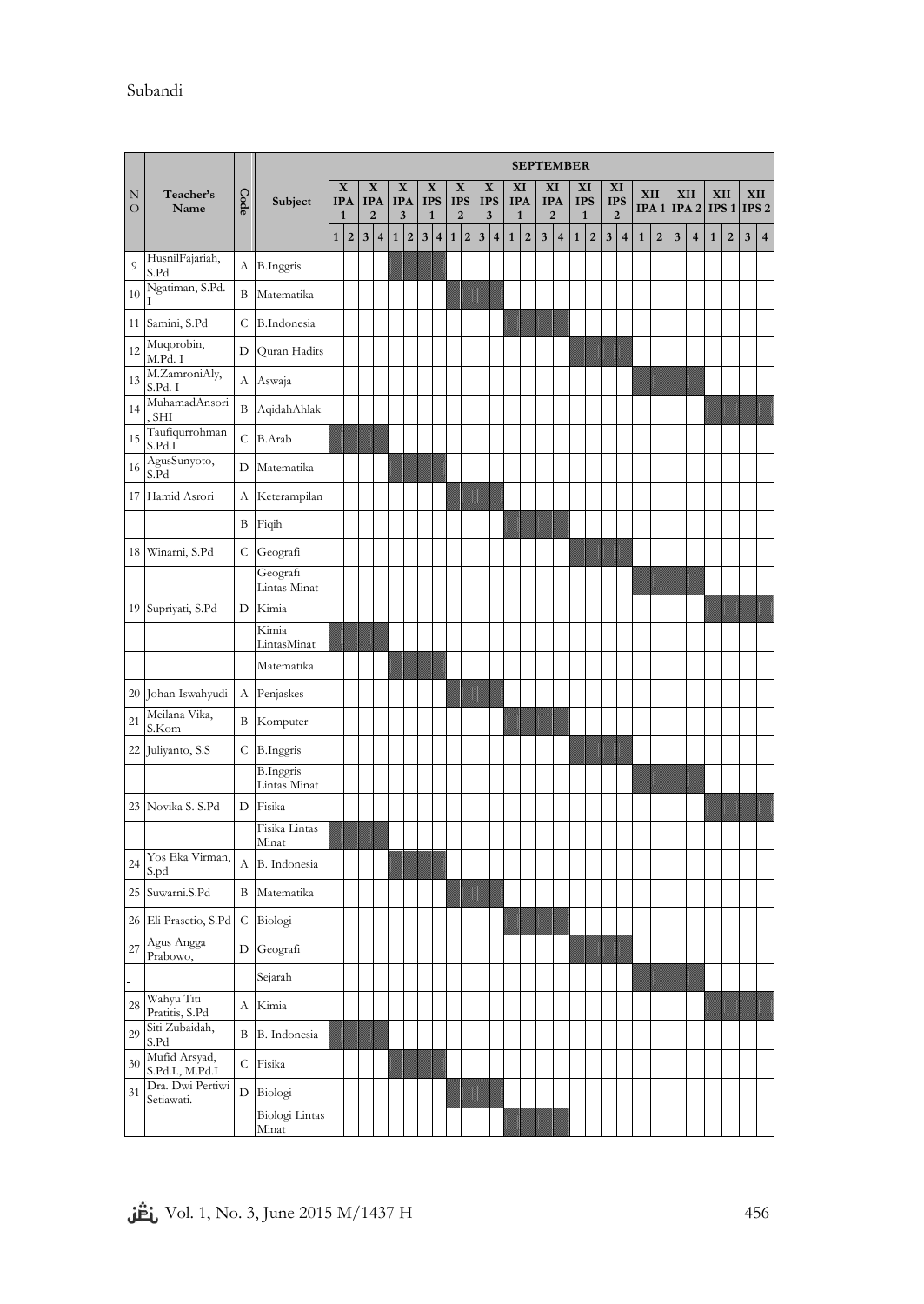|               |                                                                                                                                                                                              |      |                                 |                                 |                |                                              |                |              |                                |  |                                 |         |                                   |                      |     |                       |                | <b>SEPTEMBER</b>                   |                |                                  |                |                                    |                |              |                |   |                                    |   |                |                |                |
|---------------|----------------------------------------------------------------------------------------------------------------------------------------------------------------------------------------------|------|---------------------------------|---------------------------------|----------------|----------------------------------------------|----------------|--------------|--------------------------------|--|---------------------------------|---------|-----------------------------------|----------------------|-----|-----------------------|----------------|------------------------------------|----------------|----------------------------------|----------------|------------------------------------|----------------|--------------|----------------|---|------------------------------------|---|----------------|----------------|----------------|
| N<br>$\Omega$ | Teacher's<br>Name                                                                                                                                                                            | Code | Subject                         | $\mathbf{x}$<br><b>IPA</b><br>1 |                | $\mathbf{x}$<br><b>IPA</b><br>$\overline{2}$ |                |              | $\mathbf X$<br><b>IPA</b><br>3 |  | X<br><b>IPS</b><br>$\mathbf{1}$ |         | X<br><b>IPS</b><br>$\overline{2}$ | X<br><b>IPS</b><br>3 |     | XI<br><b>IPA</b><br>1 |                | XI<br><b>IPA</b><br>$\overline{2}$ |                | XI<br><b>IPS</b><br>$\mathbf{1}$ |                | XI<br><b>IPS</b><br>$\overline{2}$ |                |              | XII            |   | XII<br>$IPA1$ $IPA2$ $IPS1$ $IPS2$ |   | XII            | <b>XII</b>     |                |
|               |                                                                                                                                                                                              |      |                                 | 1                               | $\overline{2}$ | 3 <sup>1</sup>                               | $\overline{4}$ | $\mathbf{1}$ | 2 <sub>1</sub>                 |  |                                 | 3 4 1 2 |                                   |                      | 3 4 | $\mathbf{1}$          | $\overline{2}$ | 3 <sup>1</sup>                     | $\overline{4}$ | $\mathbf{1}$                     | $\overline{2}$ | 3                                  | $\overline{4}$ | $\mathbf{1}$ | $\overline{2}$ | 3 | $\overline{4}$                     | 1 | $\overline{2}$ | $\overline{3}$ | $\overline{4}$ |
| 32            | Zainal Mahmudi<br>S.Pd.I                                                                                                                                                                     | A    | Fiqih                           |                                 |                |                                              |                |              |                                |  |                                 |         |                                   |                      |     |                       |                |                                    |                |                                  |                |                                    |                |              |                |   |                                    |   |                |                |                |
| 33            | Toni Wijaya,<br>AM.pd                                                                                                                                                                        | B    | Sejarah                         |                                 |                |                                              |                |              |                                |  |                                 |         |                                   |                      |     |                       |                |                                    |                |                                  |                |                                    |                |              |                |   |                                    |   |                |                |                |
| 34            | Siti Mudawamah,<br><b>SHI</b>                                                                                                                                                                | C    | Bahasa Arab                     |                                 |                |                                              |                |              |                                |  |                                 |         |                                   |                      |     |                       |                |                                    |                |                                  |                |                                    |                |              |                |   |                                    |   |                |                |                |
| 35            | Dra. Ambar<br>Yogiyanti                                                                                                                                                                      | D    | <b>BK</b>                       |                                 |                |                                              |                |              |                                |  |                                 |         |                                   |                      |     |                       |                |                                    |                |                                  |                |                                    |                |              |                |   |                                    |   |                |                |                |
| 36            | Ali<br>svarifuddin, S.Pd.                                                                                                                                                                    |      | A Sosiologi                     |                                 |                |                                              |                |              |                                |  |                                 |         |                                   |                      |     |                       |                |                                    |                |                                  |                |                                    |                |              |                |   |                                    |   |                |                |                |
|               |                                                                                                                                                                                              |      | Sosiologi<br>Lintas Minat       |                                 |                |                                              |                |              |                                |  |                                 |         |                                   |                      |     |                       |                |                                    |                |                                  |                |                                    |                |              |                |   |                                    |   |                |                |                |
| 37            | Ratna<br>Istighfaryana,<br>S.Pd.I                                                                                                                                                            | B    | <b>SKI</b>                      |                                 |                |                                              |                |              |                                |  |                                 |         |                                   |                      |     |                       |                |                                    |                |                                  |                |                                    |                |              |                |   |                                    |   |                |                |                |
| 38            | H. Musthofa,<br>S.Pd.I                                                                                                                                                                       | C    | <b>SKI</b>                      |                                 |                |                                              |                |              |                                |  |                                 |         |                                   |                      |     |                       |                |                                    |                |                                  |                |                                    |                |              |                |   |                                    |   |                |                |                |
|               |                                                                                                                                                                                              |      | Prakarya &<br>Kewirausahaa<br>n |                                 |                |                                              |                |              |                                |  |                                 |         |                                   |                      |     |                       |                |                                    |                |                                  |                |                                    |                |              |                |   |                                    |   |                |                |                |
|               | C. Supervision by Vice principal for academic section<br>A. Supervision by Supervisor of Madrasah<br>Code<br>B. Supervision by the principal of Madrasah<br>D. Supervision by senior teacher |      |                                 |                                 |                |                                              |                |              |                                |  |                                 |         |                                   |                      |     |                       |                |                                    |                |                                  |                |                                    |                |              |                |   |                                    |   |                |                |                |
|               |                                                                                                                                                                                              |      |                                 |                                 |                |                                              |                |              |                                |  |                                 |         |                                   |                      |     |                       |                |                                    |                |                                  |                |                                    |                |              |                |   |                                    |   |                |                |                |

Performing supervision is done by class visitation that comprises two stages including observational stage and classroom visitation stage. The program of classroom visitation is organized in Table 1.

|    | <b>Classroom Observation Performance</b> |    | <b>Classroom Observation Technique</b>        |
|----|------------------------------------------|----|-----------------------------------------------|
| 1. | Consuming 1 meeting time                 | 1. | Supervisor takes a 10 or 15 minute classroom  |
| 2. | Supervisor observes the whole learning   |    | visitation                                    |
|    | process.                                 | 2. | Supervisor observes the weak learning         |
| 3. | Analyzing the quality of teachers<br>and |    | process.                                      |
|    | their improvement                        | 3. | Supervisor detects teachers' weakness.        |
| 4. | Supervisor does not intervene but guides | 4. | Supervisor corrects the weakness of learning  |
|    | the teacher                              |    | process immediately.                          |
| 5. | Supervisor observes during the teaching  | 5. | Supervisor analyzes the result of classroom   |
|    | learning process                         |    | visitation by giving recommendation.          |
| 6. | Supervisor holds discussion meeting to   | 6. | Supervisor intervenes the weakness of         |
|    | discuss the teachers' learning weakness  |    | teaching process by classifying each weakness |
|    |                                          |    | to improve the further teaching process.      |

**Tabel 2. Classroom Observation Technique**

Supervisor decides two further steps including first, by categorizing the problems of learning that are taken from the results of classroom visitation and classroom observation. Second, the supervisor analyzes the results of weakness of learning process that is performed by teachers during the teaching and learning process.

Recommendations are delivered to teachers based on the instruments that have been designed between supervisor and teacher in the observation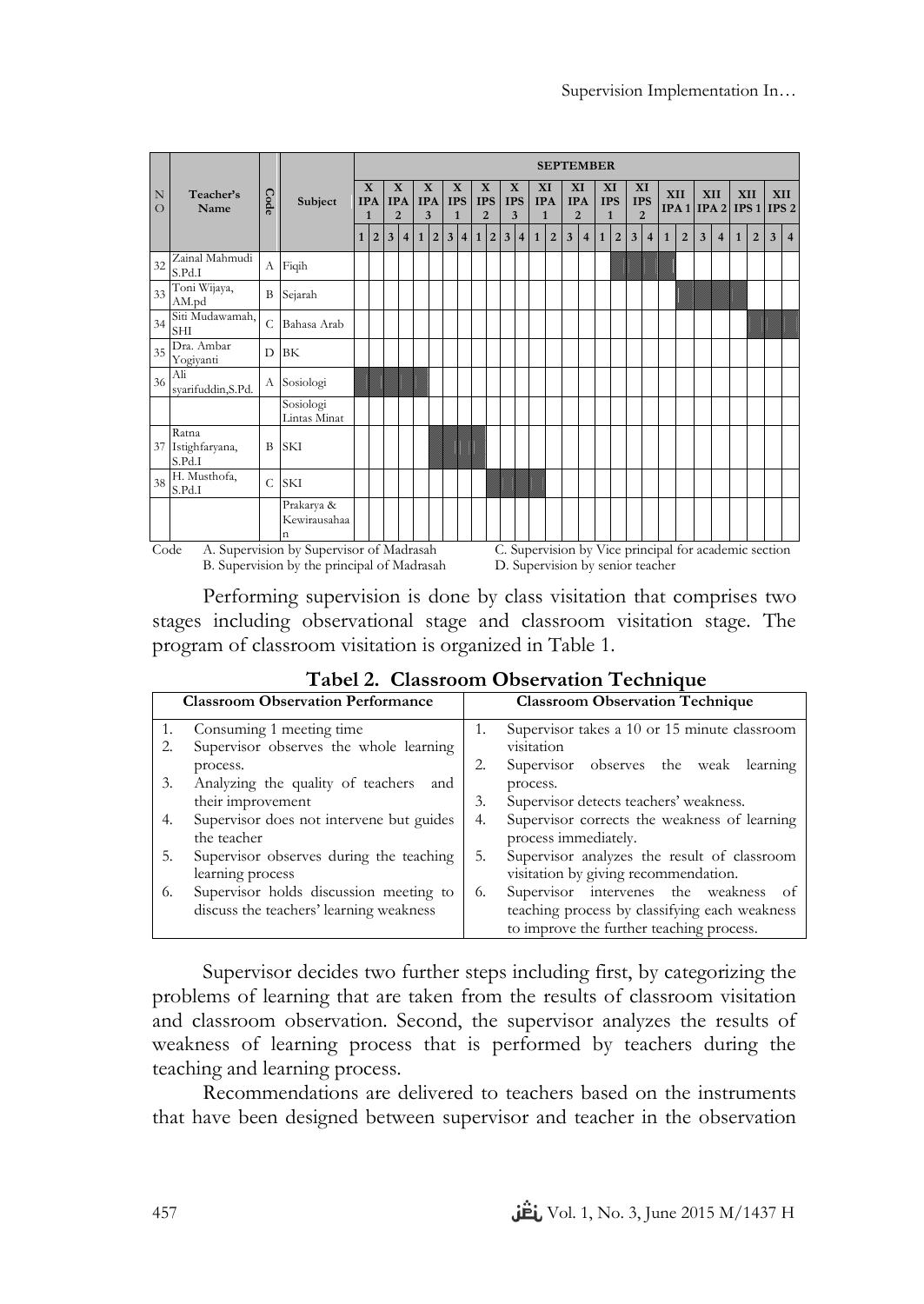process. The guidance of the instruments comprise six components including (1) the teachers' ability to select the learning materials, (2) the teachers' ability to determine teaching method and technique, (3) the teachers' ability to guide their students, (4) the teachers' ability to motivate their students to ask questions and express their ideas, (5) the teachers' ability to determine learning evaluation technique, and (6) the teachers' ability to perform further evaluation. The process of supervising performance that has been programmed and continuously done has impact on the increase of the teachers' ability to perform teaching and learning process. Consequently, the quality of learning is effectively measurable.

# **CONCLUSION**

On the basis of data analysis of this study, the conclusions are drawn that firstly, the principal of *Madrasah Aliyah* are able to design learning supervision planning that is scheduled for one year consisting of two semester, i.e., odd semester and odd semester. The learning supervision can be performed into two stages covering (1) socializing supervision performance and advantage of learning supervision to all stake holders. Secondly, the stages of the supervision consist of four including supervision by the principal of *Madrasah Aliyah*, the vice of the principal, and senior teachers in which supervision performance is equipped with valid supervision instrument as guidance to learning supervision performance. Thirdly, supervisors analyze the learning weakness with the intention to be the indicators of learning problem – solving as the follow-up results from the learning supervision. The results of analysis and recommendation from the supervision performance can be pursued by performing clinical supervision. As a result, the personal problem from teachers can be solved well. Finally, from the results of the analysis from the learning supervision, the same learning weakness among the teachers can be solved through group supervision. As a result, supervisors are able to enhance the quality of learning at *Madrasah Aliyah* in scheduled ways to analyze the results of supervision performance and investigate the learning weakness to find solution of the weakness. Three steps of solution of the weakness cover (1) provide the guideline of solution stage, (2) provide the model of an appropriate leaning performance to teachers, (3) guide the teachers with the quality of learning to minimize the problem in the teaching and learning process to better the further learning atmosphere in the quality improvement. Recommendations are addressed to principals and teachers of *Madrasah* pertaining to the implementation of supervision in the management quality. One recommendation for the principal of *Madrasyah* and two recommendations for teachers of *Madrasah* are established in this study. 1. The principals of *Madrasah Aliyah* requires to do pre-observation with the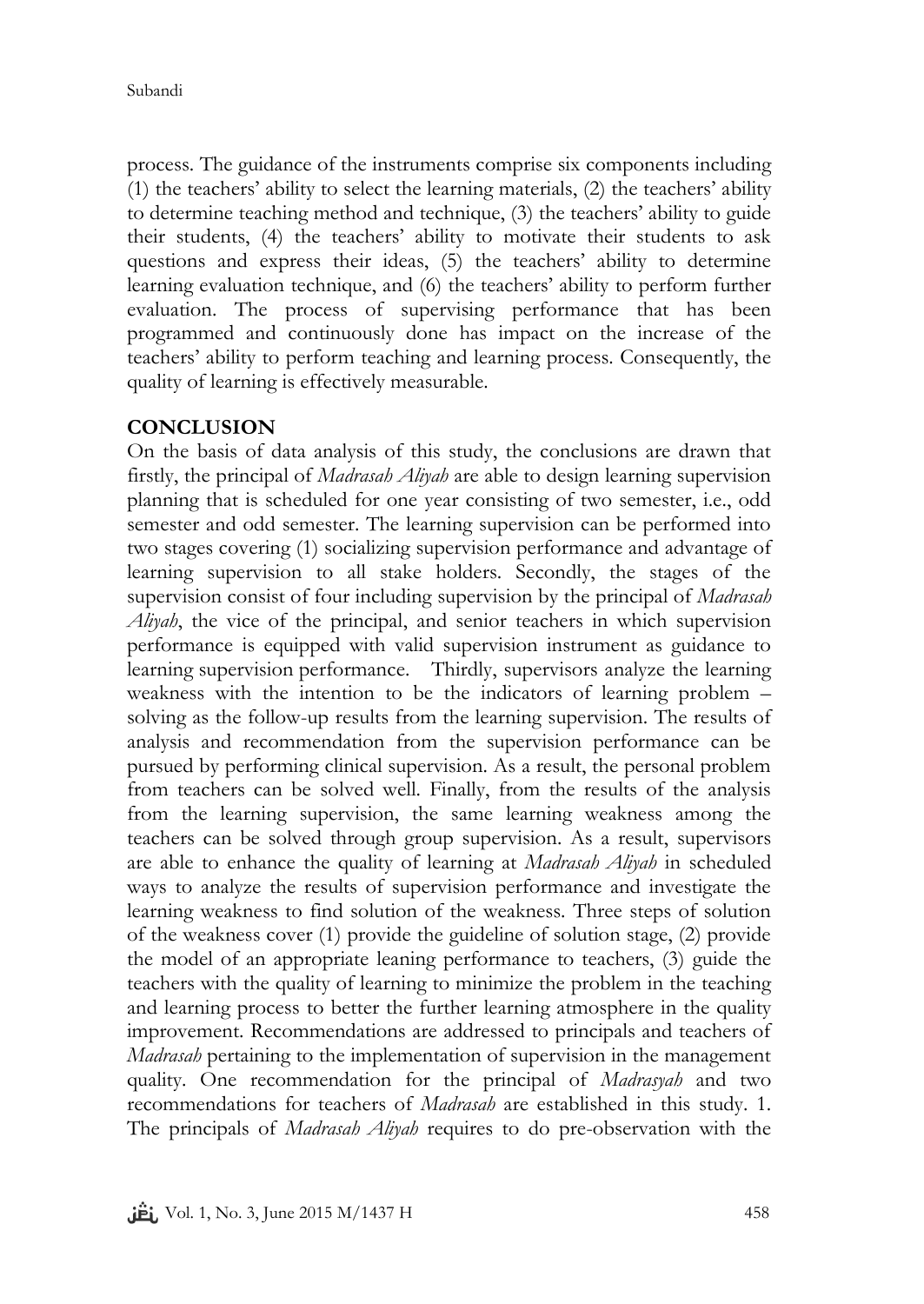hope for knowing the teachers' readiness to construct the learning planning so that the results of the observation is needed as the follow-up program by guiding the teachers to reach the effective learning process. 2. Teacher of *Madrasah Aliyah* is one of the most essential elements in the school organizer to produce the learning product. Therefore, teachers of *Madrasah* always develop the quality of teaching and learning process to present learning improvement as the reflection of learning supervision performance. 3. Teachers of *Madrasah Aliyah* need to establish group discussion to overcome the formal weakness of leaning supervision program. Aadditionally, the teachers of *Madrasyah* establish focused- discussion to discuss the problem of learning to create innovative learning that has benefits to detect the learning weakness and find the solution.

#### **BIBLIOGRAPHY**

- Al-Attas, M. N., (2001). *Menggagas Sistem Pendidikan Islam Terpadu*. (Terj.) Munir Shahab. Jakarta: Gema Insani Press.
- Arcaro, J. S., (1995). *Quality in education: An implementation handbook*. New York: St. Lucie Press.
- Atkinson, R. C., (1990). *Educationing Quality Circles in a College Of Further Education*. Manchester Monographs: University of Manchester.
- Birnbaum, R., (2000). *Management Fads in Higher Education*. San Fransisco: Jossey-Bass.
- Bogdan, R. C. dan Biklen, S. K., (1982). *Qualitative Research for Education: an Introduction to Theory and Methods.* Boston: Aliyndan Bacon.
- Brian, J.C dan Hayward, D. K., (1998). *The Future of Schools: Lesson from the Reform of Public Education.* London: The Falmer Press.
- Brodjonegoro, S. S., (2003a). *Higher Education: Long Term Strategy 2003 – 2010*. Directorate General of Hinger Education Ministry of National Education Republic of Indonesia.
- Clark, B. R., (2001). *Creating Entrepreneurial Universities Organization Pathways of Transformation*. Oxford: Elscvier Science Ltd.
- Colling, C.C., (1993). Teaching quality revisited: Warnock words for policy practice. *Journal of Quality Assurance in Education*. Vol. 1 No. 3, 21-25.
- Creech, B., (1996). *Lima Pilar TQM (terjemahan).* Jakarta: Binarupa Aksara.
- Crown, L. D. dan Crow, F. R., (1992). *A Introduction to Education*. New York: American Book Coy.
- Dewey, J., (1964). *Democracy and Education: an Introduction to the Philosophy of Education*. New York: MacMillan.
- Djajal, F danSupriadi, D., (2001). *Reformasi Pendidikan dalam Konteks Otonomi Daerah*. Jakarta: AdiCita.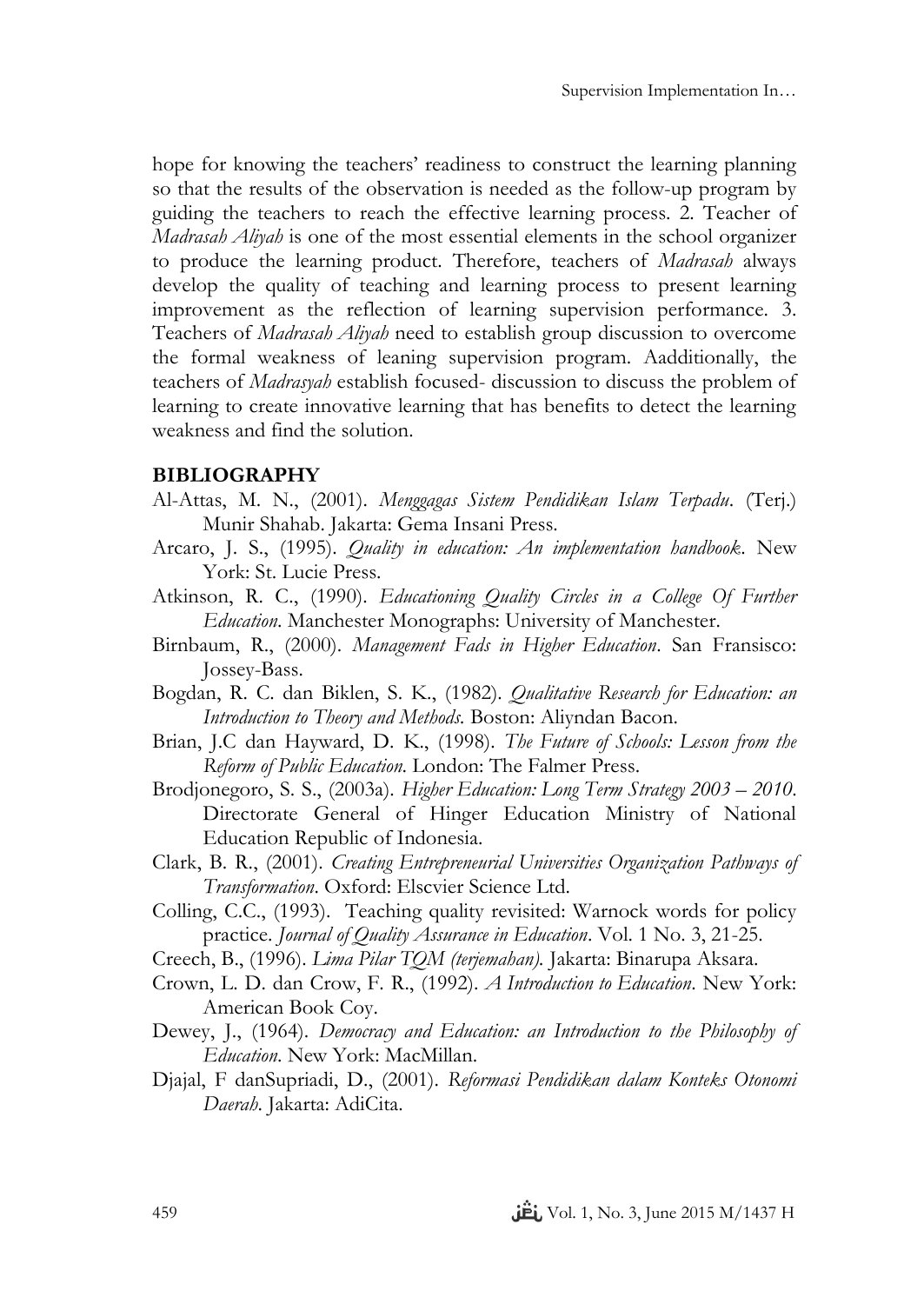- Djohar., (2003). *Pendidikan Strategik: Alternatif untuk Pendidikan Masa Depan*. Yogyakarta: Pustaka Pelajar.
- Drucker, P. F., (1993). *Managing the Non-Profit Organization: Principles and Practices*. New York: Harper Collins Publishers.
- Fajar, A. M., (1999). *Platform Reformasi Pendidikan dan Pengembangan Sumber Daya Manusia.* Jakarta: Dirjen Binbaga Islam.
- Fattah, N., (2004). *Landasan Manajemen Pendidikan (cetakan ke-7)*. Bandung: Remaja Rosdakarya.
- Hasibuan, M. S. P., (2001). *Manajemen: Dasar, Pengertian, dan Masalah*. Jakarta: Bumi Aksara.
- Huda, N., (2002). *Cakrawala Pembebasan, Agama, Pendidikan dan Perubahan Sosial.* Yogyakarta: Fajar Pustaka Baru.
- Ishikawa, K., (1985). *What is Total Quality Manajement?*. New Jersey; Prentice Hall.
- Isnaeni, M., (2002). *Desentralisasi Pendidikan*. Manado: Puskal.
- Jalal, F dan Supriyadi, D (Ed.). (2001). *Reformasi Pendidikan dalam Konteks Otonomi Daerah*. Yogyakarta: Adi Cita- Bappenas-Depdiknas.
- Jarvis, P (Ed)., (2000). *The Age of Learning Education and the Knowledge Society*. London: Kogan Page Limited.
- Juran, J. M., (1991a). *Juran's Quality Handbook*. Fifth Edition. New York; Macmillan.
- Kneller, G. F., (1989). *Movements of Thought in Modern Education*. New York: John Wiley and Sons.
- Kotler, P dan Karen, F, A., (1995). *Strategic Marketing for Educational Institutions.* New Jersey: Prentice Hall.
- Made Pidata., 2009. SupervisiPendidikanKonstekstual, BinekaCipta Jakarta
- Mastuhu., (2004). *Menata Ulang Pemikiran System Pendidikann Nasional***.** Yogyakarta: Safiria Insania Press.
- Margono., (2000). *Metodologi Penelitian Pendidikan*. Jakarta: RinekaCipta.
- Marzurek, K dan Margaret, A.W., (2000). *Education in a Global Society*. Boston: Allyn& Bacon.
- Miller, J dan Innis, S., (1996). *Strategic Quality Management*. Ware; Herts.
- Moleong, L. J., (2002). *Metodologi Penelitian Kualitatif*. Bandung: Remaja Rosdakarya.
- Montgemary, R., (2002). *Strategic Quality Management in Higher Education*. New York: John Wiley and Sons, Inc.
- Ngalimpurwanto., (2008). *Administrasi dan Suvervisi Pendidikan*. Bandung: Rosda Karya
- Peraturan Pemerintah Republik Indonesia No. 61 Tahun 1999 tentang Penetapan Perguruan Tinggi Negeri sebagai Badan Hukum.